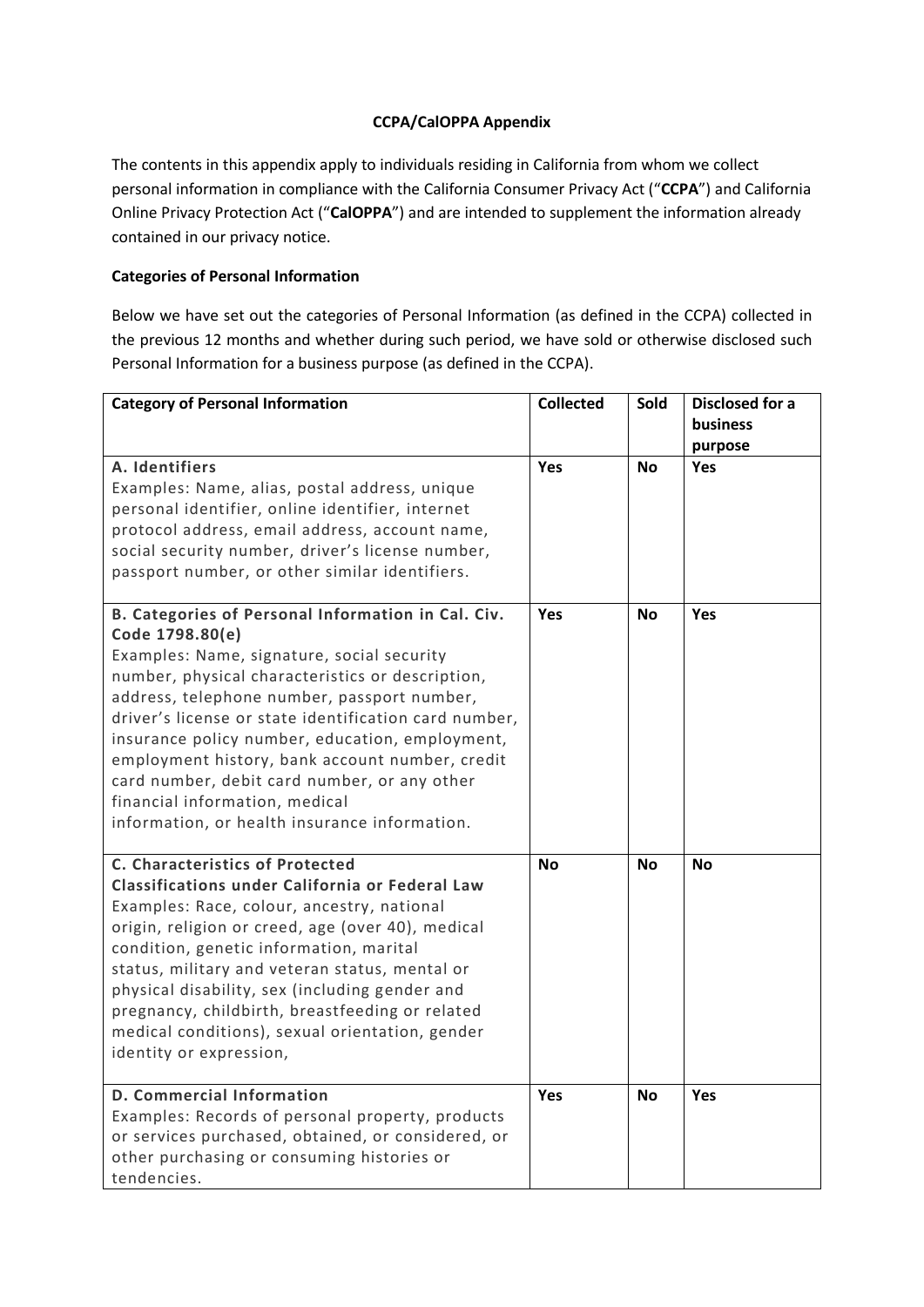| <b>E. Biometric Information</b>                     | <b>No</b> | <b>No</b> | <b>No</b> |
|-----------------------------------------------------|-----------|-----------|-----------|
| Examples: Physiological, biological, or behavioural |           |           |           |
| characteristics, including DNA, that can be used,   |           |           |           |
| singly or in combination with each other or with    |           |           |           |
| other identifying data, to establish individual     |           |           |           |
| identity, such as imagery of the iris, retina,      |           |           |           |
| fingerprint, face, hand, palm, vein patterns, and   |           |           |           |
| voice recordings, from which an identifier          |           |           |           |
| template, such as a faceprint, a minutiae template, |           |           |           |
| or a voiceprint, can be extracted, and keystroke    |           |           |           |
| patterns or rhythms, gait patterns or rhythms, and  |           |           |           |
|                                                     |           |           |           |
| sleep, health, or exercise data that contain        |           |           |           |
| identifying information.                            |           |           |           |
| F. Internet or Other Electronic Network Activity    | Yes       | No        | Yes       |
| Information                                         |           |           |           |
|                                                     |           |           |           |
| Examples: Browsing history, search history, and     |           |           |           |
| information regarding a consumer's interaction      |           |           |           |
| with an internet website, application or            |           |           |           |
| advertisement.                                      |           |           |           |
|                                                     |           |           |           |
| <b>G. Geolocation Data</b>                          | Yes       | No        | Yes       |
| Examples: physical location.                        |           |           |           |
| H. Sensory Information                              | No        | <b>No</b> | <b>No</b> |
| Examples: Audio, electronic, visual, thermal,       |           |           |           |
| olfactory, or similar information.                  |           |           |           |
|                                                     |           |           |           |
| I. Professional or Employment Related               | Yes       | <b>No</b> | Yes       |
| Information                                         |           |           |           |
| Examples: Job application or CV information, job    |           |           |           |
| history, job performance information.               |           |           |           |
|                                                     |           |           |           |
| J. Non-Public Education Information (as defined in  | <b>No</b> | No        | No        |
| 20 U.S.C. 1232g; 34 C.F.R. Part 99)                 |           |           |           |
| Examples: education records that are directly       |           |           |           |
| related to a student maintained by an educational   |           |           |           |
| agency or institution or by a party acting on its   |           |           |           |
| behalf such as grades, transcripts, disciplinary    |           |           |           |
| records.                                            |           |           |           |
|                                                     |           |           |           |
| K. Inferences drawn from Personal Information       | <b>No</b> | <b>No</b> | <b>No</b> |
| Examples: profiles reflecting an individual's       |           |           |           |
| preferences, characteristics, psychological trends, |           |           |           |
| preferences, predispositions, behaviour, attitudes, |           |           |           |
| intelligence, abilities, and aptitudes.             |           |           |           |
|                                                     |           |           |           |
|                                                     |           |           |           |

Please note that Personal Information excludes information which is "publicly available" (as defined in the CCPA), meaning that it will not include information lawfully made available from federal, state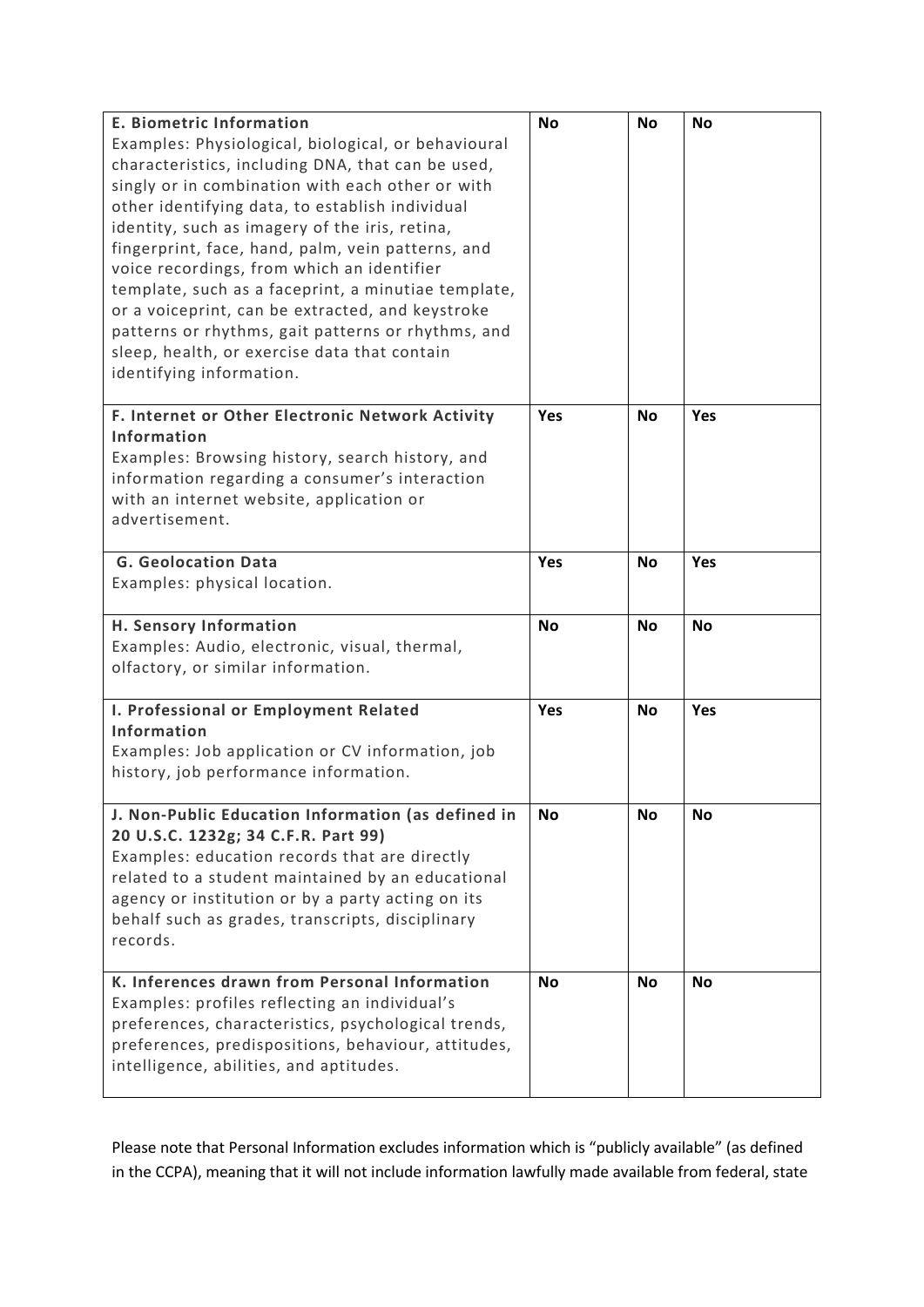or local government records however if for instance individuals chose to publish certain information via social media or other platforms/channels, then this exclusion would not extend to that.

### **Use, Collection and Disclosure of Personal Information**

For details on how we use your personal information, please refer to the section "**Personal data we collect and how we process this data".**

As set out above in our privacy notice, we generally collect information from you directly however we may also collect certain information from the organisation for whom you work (such as your contact information and job title/role) or other third party. If we obtain your personal data from a third party, your privacy rights under appendix are not affected and you are still able to exercise the rights contained within this appendix.

For details on who we share your personal information with, please refer to the section **"Sharing your information"** above.

## **Your California Privacy Rights**

If you are a California resident, the CCPA provides you with certain specific rights in relation to your Personal Information, as set out below.

- *The Right to Receive Information on Privacy Practices and Access to Information (including as part of an Access Request) – i.e.* the right to request certain personal information we have collected about you (including the categories and specific pieces of personal information, the purpose for collection, the sources we have obtained that information from and the third parties we have shared information with).
- *The Right to Deletion – i.e.* the right to request that we delete certain personal information which we have collected about you (subject to certain exceptions).
- *The Right to Receive Information about Onward Disclosures – i.e.* the right to request information about personal information we hold about you which is either disclosed for a business purposes or sold.
- *The Right to Prohibit the Sale of your Information* (also referred to as the *Right to Opt Out) & the Right Not to be subject to Price Discrimination based upon the exercise of the Opt Out Right-* **however please note that we do not sell your personal information to third parties.**

With respect to some of the rights mentioned above, we may require that you provide a "verifiable consumer request" (as defined in the CCPA) before disclosing information to you. This is to ensure that the consumer making the request is the consumer about whom we have collected information (or is a person so authorised to act on that consumers behalf).

### Other California Privacy Rights

 California's *"Shine the Light"* law (Civil Code Section 1798.83) permits users of our website/platform (as the case may be) that are California residents to request certain information regarding our disclosure of personal information to third parties for direct marketing purposes.

**Fees**